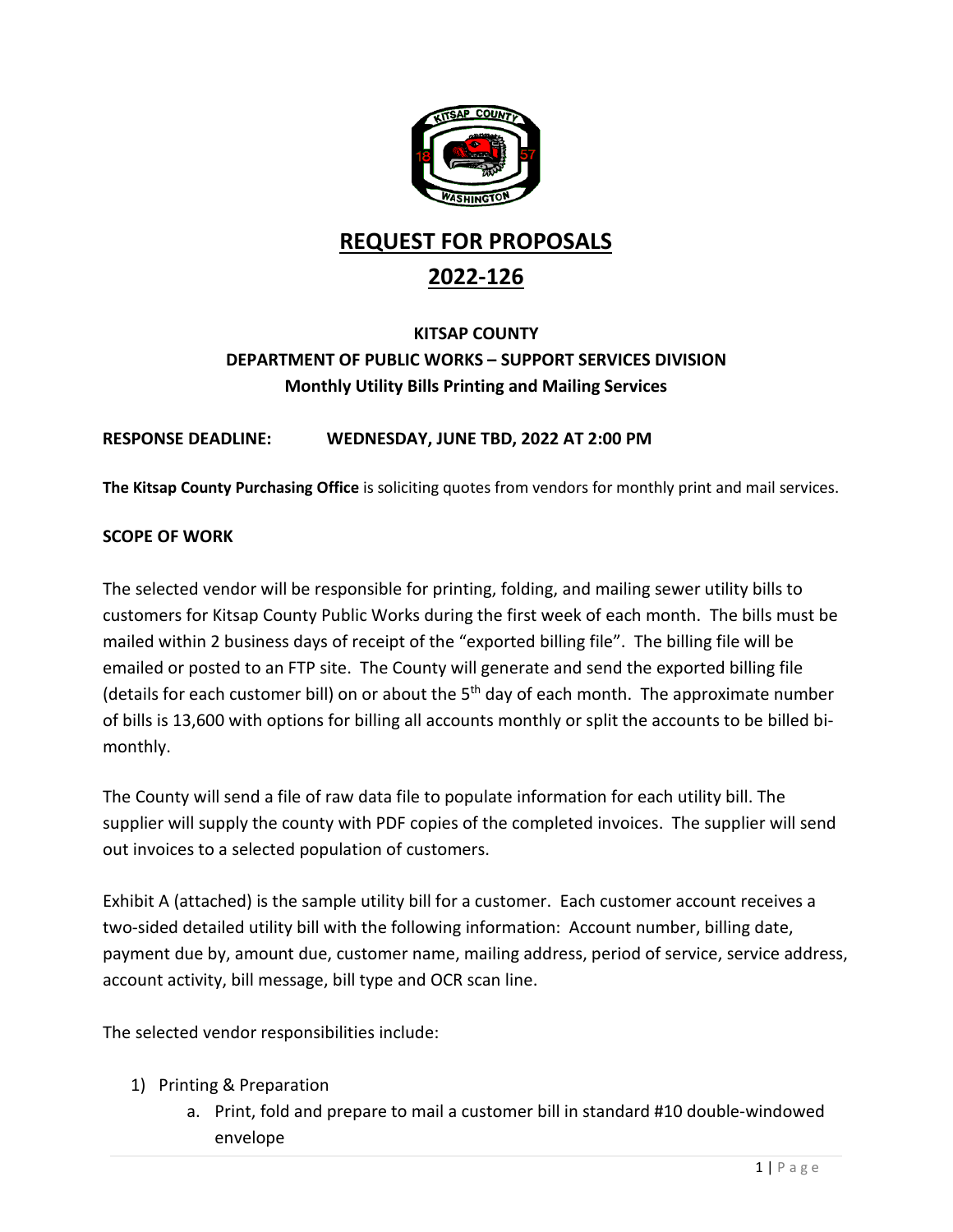- b. Paper will be standard letter size, 24# white bond with a perforation at 3.25 inches from the bottom edge forming a remittance coupon.
- c. Detailed customer account information is page 1 of each bill; page 2 should be printed on the back of page 1 limiting mail to one piece. Page 1 includes a color logo.
- d. Insert standard size #9 double-windowed envelope for remittance
- e. The County must have the ability to view and approve sample bills online before they are printed and mailed.
- f. Print, fold, and insert additional one-page, double sided material (up to four times annually as needed)
- g. Provide County a PDF of all bills
- h. Optional the County may wish to add messages to print for selected customers
- 2) Mailing
	- a. Sort, bundle and deliver to post office within 2 business days of receiving the approval for the exported billing file
	- b. Bills must be mailed using pre-sorted first-class postage with full-service barcoding and associated discount
	- c. Provide monthly production confirmation reports via email, immediately after processing, to include the following:
		- i. Number of bills received for processing
		- ii. Number of printed bills
		- iii. Total postage costs
		- iv. Address changes

#### **OTHER REQUIREMENTS**

The selected vendor must provide necessary security to protect the county's data from unauthorized access. Please provide details about the security measures in place.

The selected vendor must provide customer support Monday through Friday between the hours of 8:00am and 4:30pm Pacific Standard Time. If after-hours support is an option, please provide detailed information.

In the event of a disaster, the selected vendor must have a disaster recovery facility to process the county's bills if the main facility becomes inoperable. Provide locations and information about these facilities.

#### **PROPOSAL**

The submitted proposal must be based on printing, folding, and mailing bills on or about the  $5<sup>th</sup>$  of each month.

Option A: The County produces utility bills for Group A (Approximately 9,300) in February, April, June, August, October, and December. The County produces utility bills for Group B (approximately 4,300) in January, March, May, July, September, and November.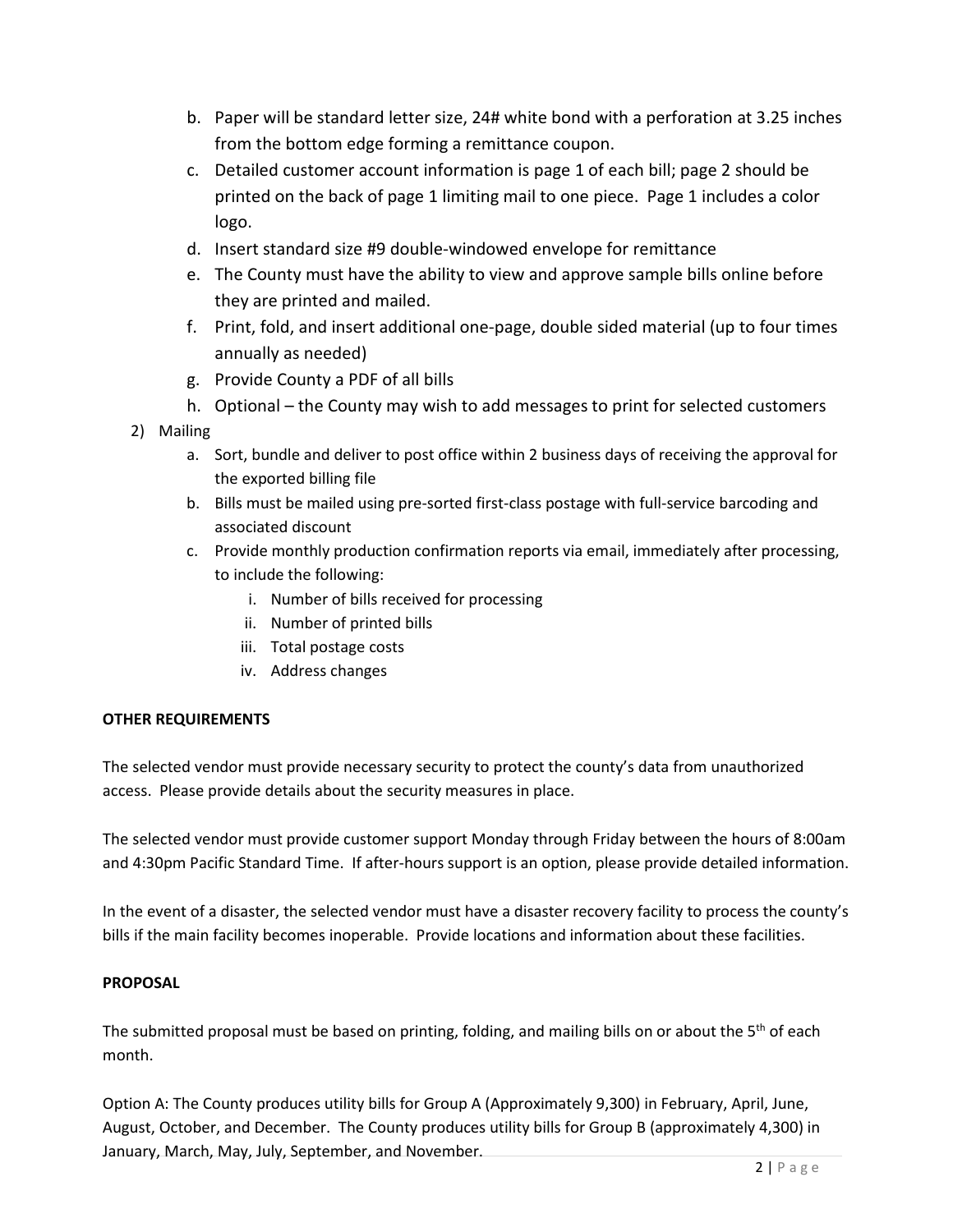Option B: The County produces utility bills for both groups each month (approximately 13,600 per month).

The county wishes to contract with the selected vendor for a period of two years, with the possibility of extending the same contract for an additional 2 years. Exhibit B is Kitsap County's standard contract for services to be executed upon acceptance of proposal/quote.

#### **QUESTIONS**

Questions regarding this solicitation may be submitted by e-mail and should be directed to:

| Jeni Syverson/Utility Billing Supervisor | and/or | Jim Masse/Programmer Analyst |
|------------------------------------------|--------|------------------------------|
| Kitsap County Public Works               |        | Kitsap County Public Works   |
| Jsyverso@Kitsap.gov                      |        | Jmassee@Kitsap.gov           |

Failure to request clarification of any inadequacy, omission, or conflict will not relieve the vendor of any responsibilities under this solicitation or any subsequent contract. It is the responsibility of the interested vendor to assure they received responses to questions if any are issued.

#### **PROPOSAL SUBMITTAL**

**PROPOSAL MUST BE** submitted separately. The RFP number, date and time of the response deadline, and the name and address of the respondent shall be clearly shown on the outside of the envelope or fax cover sheet.

| Please submit by mail to:<br><b>OR</b>     | For hand delivery, express, or courier: |  |
|--------------------------------------------|-----------------------------------------|--|
| <b>Glen McNeill, Purchasing Supervisor</b> | Glen McNeill, Purchasing Supervisor     |  |
| <b>Kitsap County Purchasing Office</b>     | Kitsap County Administration Building   |  |
| 614 Division Street, MS-7                  | Purchasing Office - Fourth Floor        |  |
| Port Orchard, WA. 98366                    | 619 Division Street                     |  |
|                                            | Port Orchard, WA. 98366                 |  |

# **2022-125 PRICING SHEET**

# **2022 PUBLIC WORKS MONTHLY BILLING PRINTING AND MAILING SERVICES**

**The undersigned bidder** proposes to provide printing, folding and mailing sewer utility bills to customers for Kitsap County Public Works during the first week of each month. The bills must be mailed within 2 business days of receipt of the "exported billing file". The billing file will be emailed or posted to an FTP site. The County will generate and send the exported billing file (details for each customer bill) on or about the  $5<sup>th</sup>$  day of each month. The approximate number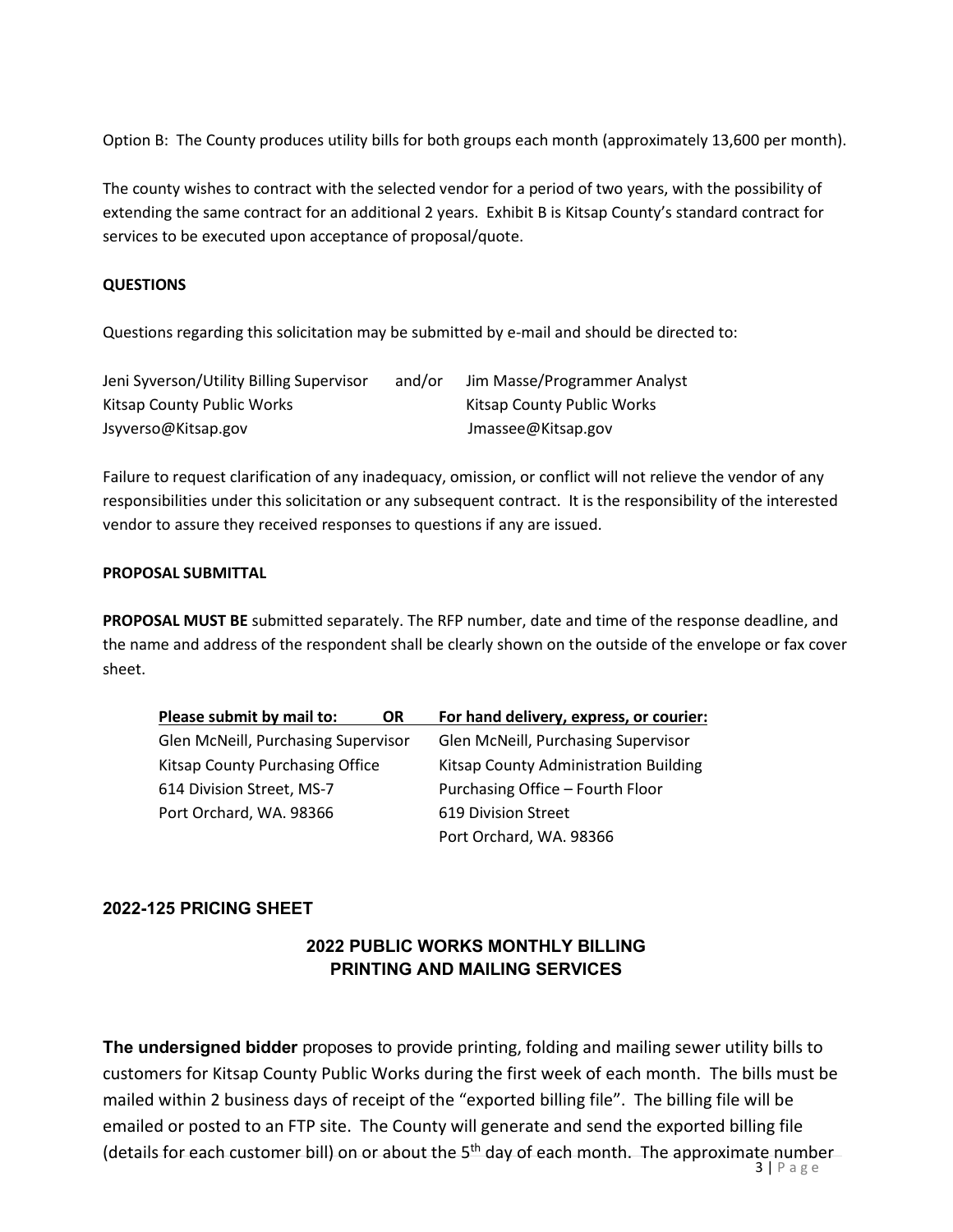of bills is 13,600 with options for billing all accounts monthly or split the accounts to be billed bimonthly.

| TASK                                                                                                                                                                                                                  | <b>ESTIMATE FOR</b><br><b>128,074 COPIES</b> |
|-----------------------------------------------------------------------------------------------------------------------------------------------------------------------------------------------------------------------|----------------------------------------------|
| <b>Printing and Preparation</b><br>1.                                                                                                                                                                                 | \$                                           |
| Mail Preparation: All costs for mail preparation including mailing list,<br>2.<br>sorting, bundling, banding, sacking, sack labeling, permit usage, and<br>delivery to post office(s) of approximately 13,600 pieces. | <b>S</b>                                     |
| 3. Postage: 126,574 pieces ECRWSS mailing to Kitsap County Residences<br>and Businesses (tax not applicable)                                                                                                          | \$                                           |
| WA State Sales Tax (9.2%)                                                                                                                                                                                             | \$                                           |
| 3. Other Costs if applicable:                                                                                                                                                                                         | \$                                           |
| PROPOSAL TOTAL MOTHLY                                                                                                                                                                                                 | \$                                           |

This proposal is made in accordance with the published description of work and warrants, receipt of which is hereby acknowledged and is offered in accordance with Request for Quotes authority by the Kitsap County Purchasing Office.

**VENDOR CONTACT PERSON**

Company Name (Print) Name (Print)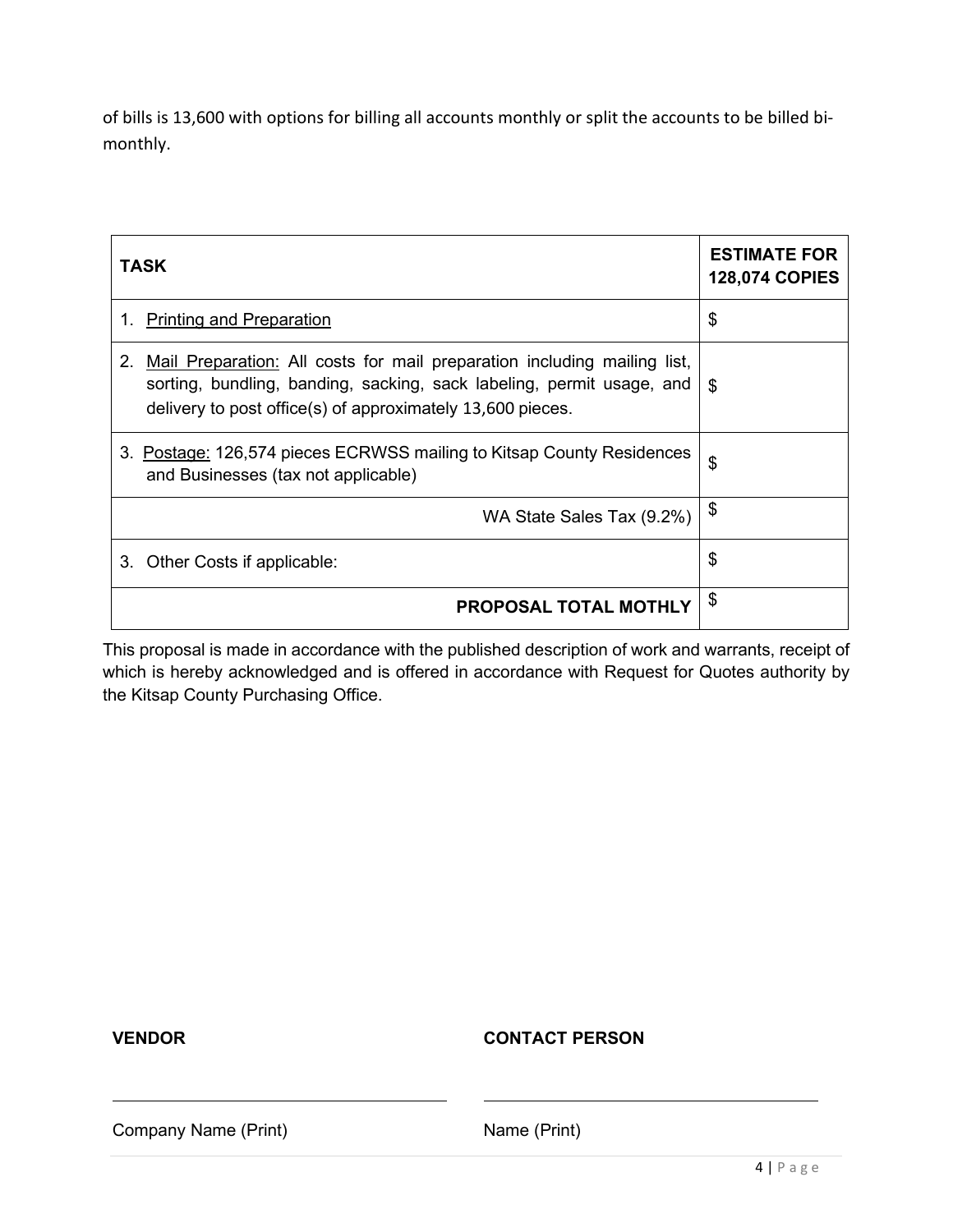| <b>Company Address</b> | Signature    |
|------------------------|--------------|
| City, State Zip Code   | <b>Title</b> |
| Phone                  | Email        |
| Company Tax ID Number  | Date         |

# **ADDENDUM RECEIPT**

Receipt of the following addenda to the subject solicitation documents is hereby acknowledged:

| Addendum<br><b>Number</b><br>1 | Date of Receipt<br>of Addendum | Signed Acknowledgement |
|--------------------------------|--------------------------------|------------------------|
| $\overline{2}$                 |                                |                        |
| 3                              |                                |                        |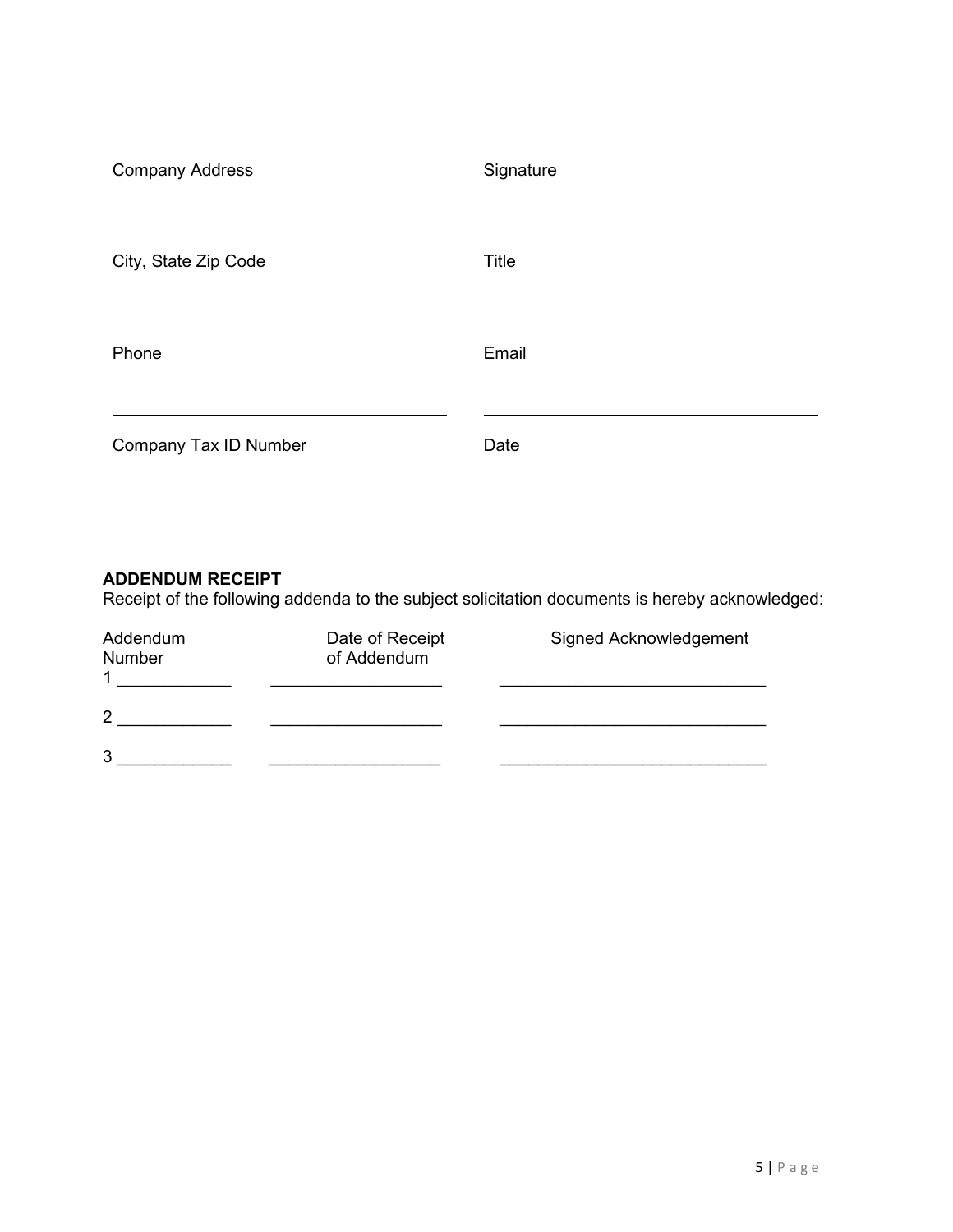#### **EXHIBIT A**

#### **SAMPLE CONTRACT**

#### **CONTRACT NO.** [Contract Number]

#### **PROFESSIONAL SERVICES CONTRACT**

This Professional Services Contract ("Contract") is between Kitsap County, a Washington state political subdivision, having its principal offices at 614 Division Street, Port Orchard, Washington 98366 ("County") and [Contractor Name], a [Contractor Type] having its principal offices at [Contractor Addr] ("Contractor").

In consideration of the terms and conditions of this Contract, the parties agree as follows:

# **SECTION 1. TERM AND EFFECTIVE DATE**

1.1 The Contract will become effective [Contract Start Date] and terminate [Contract End Date]. unless terminated or extended. The Contract may be extended for additional consecutive terms at the mutual agreement of the parties, not to exceed a total of [ContractLength]. In no event will the Contract become effective unless and until it is approved andexecuted by the duly authorized representative of Kitsap County.

# **SECTION 2. SERVICES**

- 2.1. Scope of Work. The Contractor shall provide all "Services" identified in Attachment A: (Scope of Work), which is incorporated herein by reference. The Contractor shall provideits own equipment, labor, and materials**.**
- 2.2. Contract. "Contract" means this Contract and any exhibits, amendments, and solicitation documents accepted by the County, and Attachments A (Scope of Work), B (Compensation)[List Additional Attachments, if any]. All such documents are incorporated herein in full by this reference.
- 2.3. Personnel. The Contractor shall have and maintain complete responsibility for its Personnel. "Personnel" means Contractor and Contractor's employees, subcontractors, volunteers, interns, agents, and any other person utilized by the Contractor directly or indirectly or through third parties to perform any Services under the Contract. The Contractor shall promptly remove any Personnel performing Services on request from theCounty Representative.
- 2.4. Standards. The Contractor warrants that i) Contractor has the qualifications, knowledge, experience, skills, and resources necessary to provide all Services; ii) all Services shall be provided by Personnel experienced in their respective fields and in a manner consistentwith the standards of care, skill, diligence, and knowledge commonly possessed and exercised by experienced professionals in the same discipline in the same or similar circumstances; and iii) all Services shall be performed to the County's reasonablesatisfaction and according to the schedule agreed to by the parties.
- 2.5. Communication. The Contractor shall keep the County informed of the progress of the Services in the manner, method, and intervals requested by the County.

#### **SECTION 3. COMPENSATION AND PAYMENT**

3.1. Compensation. The maximum amount of compensation paid under the Contract by the County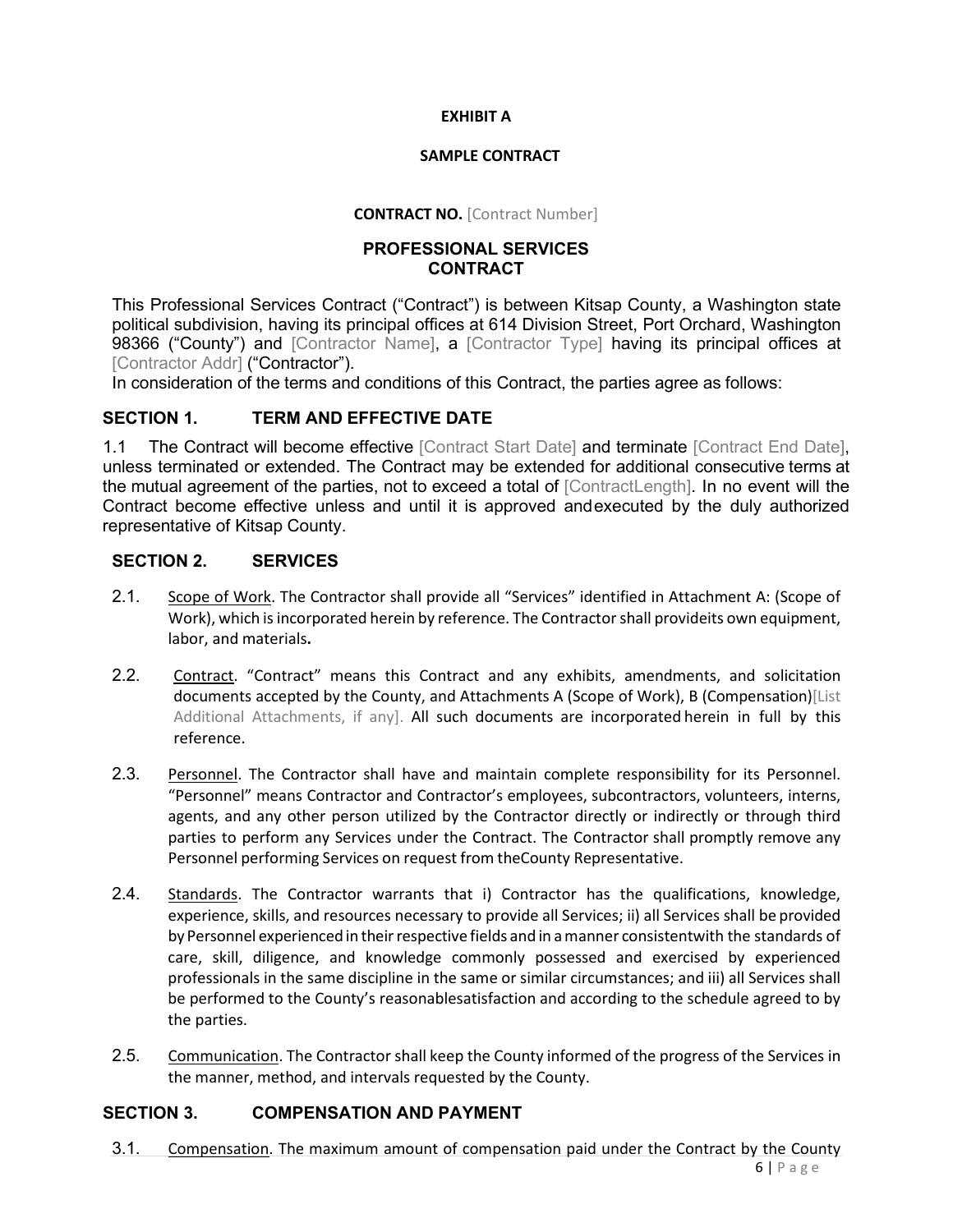shall not exceed \$[Contract Amount]. A description of the compensation is provided in Attachment B: Compensation, which is incorporated herein by reference.

- 3.2. Invoice. The Contractor will submit one (1) invoice to the County per month for payment of Services completed to date, unless otherwise provided herein. Each invoice shall identify the Services performed, dates performed, and any other information requested bythe County.
- 3.3. Payment. The County will make reasonable efforts to pay the Contractor within thirty (30)days from the date the County receives a complete and correct invoice, unless otherwiseprovided herein. All funds disbursed to the Contractor will be processed by Direct Depositvia Automated Clearing House (ACH), unless otherwise agreed to by the parties.
- 3.4. Insurance/W-9 Compliance. All payments are expressly conditioned upon the Contractor's compliance with all insurance requirements and submission of a current IRS W-9 form tothe County. Payments may be suspended in full in the event of noncompliance. Upon fullcompliance, paymentswill be released to the Contractor unless otherwise provided herein.
- 3.5. Restrictions. The Contractor will only be entitled to receive payment for Services expressly authorized in the Contract and received during the Contract term and accepted by the County. The Contractor acknowledges oral requests and approvals of additional servicesor additional compensation are prohibited and unenforceable. Advance payments are notauthorized.

# **SECTION 4. TERMINATION**

- 4.1. For Convenience. The County may terminate the Contract, in whole or in part, without penalty, for any reason or no reason, with ten days prior notice to the Contractor.
- 4.2. For Funding issues. If any funding for Services is not available, withdrawn, reduced, or limited in any way, or if additional or modified conditions are placed on the funding after the Contract becomes effective, the County may: (1) accept a decreased price offered bythe Contractor; (2) terminate the Contract; or (3) terminate the Contract and re-solicit the requirements.
- 4.3. Termination for Default. The County may immediately terminate the Contract, in whole orpart, due to the failure of the Contractor to comply with any Contract term or condition, orto make satisfactory progress in performing the Contract, subject to the provisions of 11.1, or if the County determines the Contractor has been debarred, suspended or otherwise lawfully prohibited from participating in any public procurement activity. The Contractor shall immediately notify the County if the Contractor becomes suspended or debarred.
- 4.4. Procedures. Upon receipt of notice of termination, the Contractor shall stop all Services as directed in the notice, notify Personnel of the termination date, and minimize further costs. All goods, materials, documents, data, and reports prepared by the Contractor under the Contract shall become the property of, and delivered to, the County on demand.A final payment will be made to the Contractor only for Services performed and acceptedby the County through the effective date of termination. No costs incurred after the effective date of the termination will be paid.

#### **SECTION 5. INDEMNIFICATION**

5.1. To the fullest extent permitted by law, the Contractor shall indemnify, defend, and hold harmless Kitsap County and its elected and appointed officials, officers, employees, and agents (collectively "Indemnitees") from and against all Claims resulting from or arising out of the performance of the Contract, whether such Claims arise from the acts, errors,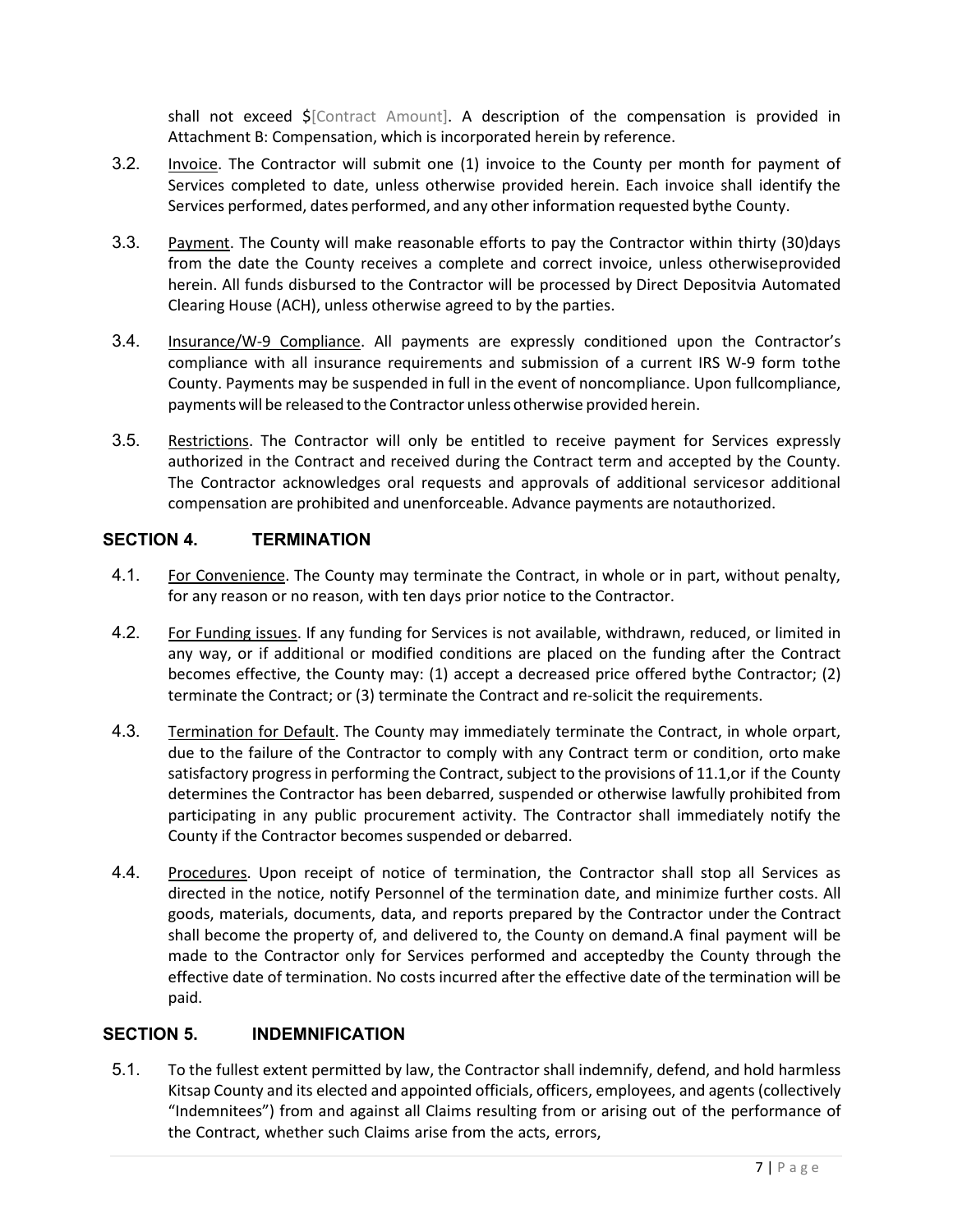or omissions of the Contractor, its Personnel, third parties, or Kitsap County, or anyone directly or indirectly employed by any of them or anyone for whose acts, errors, or omissions any of them may be liable. It is the specific intent of the parties that the Indemnitees shall, in all instances, except Claims arising from the sole negligence or willful misconduct of the Indemnitees, be indemnified by the Contractor from and against any and all Claims.

- 5.2. With regard to any Claim against any Indemnitee by any of the Contractor's Personnel, oranyone directly or indirectly employed by them, or anyone for whose acts they may be liable, the Contractor's indemnification obligation shall not be limited in any way by a limitation on the amount or type of damages, compensation, or benefits payable by or forthe Contractor or Contractor's Personnel under workers compensation acts, disability benefit acts, or other employee benefit acts. Solely for the purposes of this indemnificationprovision, the Contractor expressly waives its immunity under Title 51 RCW (Industrial Insurance) and acknowledges this waiver was mutually negotiated by the parties.
- 5.3. Architectural, Landscape Architectural, Engineering, or Land Surveying Services. Shoulda court of competent jurisdiction determine the Contract is subject to RCW 4.24.115, then,in the event of liability for damages arising out of bodily injury to persons or damages to property caused by or resulting from the concurrent negligence of the Contractor and theCounty, its officers, officials, employees, and agents, the Contractor's liability hereunder, including the duty and cost to defend, will be only to the extent of the Contractor's negligence.
- 5.4. Claim. "Claim" means all losses, claims, suits, actions, liabilities, damages, demands, judgments, settlements, expenses, fines, or other liabilities of any kind or nature whatsoever, including without limitation, all costs including costs of Claim processing, investigation, reasonable attorneys' fees, and damages, for any personal or bodily injury, sickness, disease, disability, or death, or loss or damage to tangible or intangible businessor property, including the loss of use. Claim includes any infringement of copyright, patent,trademark, or other proprietary rights of any third parties arising out of Contract performance or use by the County of materials furnished or work performed under the Contract.
- 5.5. Obligations/Notice of Claim. The County will provide the Contractor notice of the assertionof liability by a third party that may give rise to a Claim by County against the Contractor based on the indemnity contained herein. The Contractor shall respond to the County's tender of defense of a claim in writing within fourteen (14) calendar days from the notice date, and will advise the County if the Contractor accepts or denies tender of the claim. The County may in its discretion withhold all or part of any payment due the Contractor under the Contract until the Contractor responds to such notice. The Contractor shall keepthe County timely and fully informed through all stages of the defense and promptly respond to and comply with County's requests for information. The County at all times reserves the right, but has no obligation to participate in the defense and settlement of anyClaim. Such participation shall not constitute a waiver of the Contractor's indemnity and defense obligations under the Contract. The Contractor shall not settle or compromise anyClaim in any manner that imposes any obligations upon the County without the prior written consent of the County. The Contractor shall promptly advise the County of any occurrence or information known to the Contractor that could reasonably result in a Claimagainst the County. The violation of any provisions of this Section, including improper refusal to accept tender, is a material breach.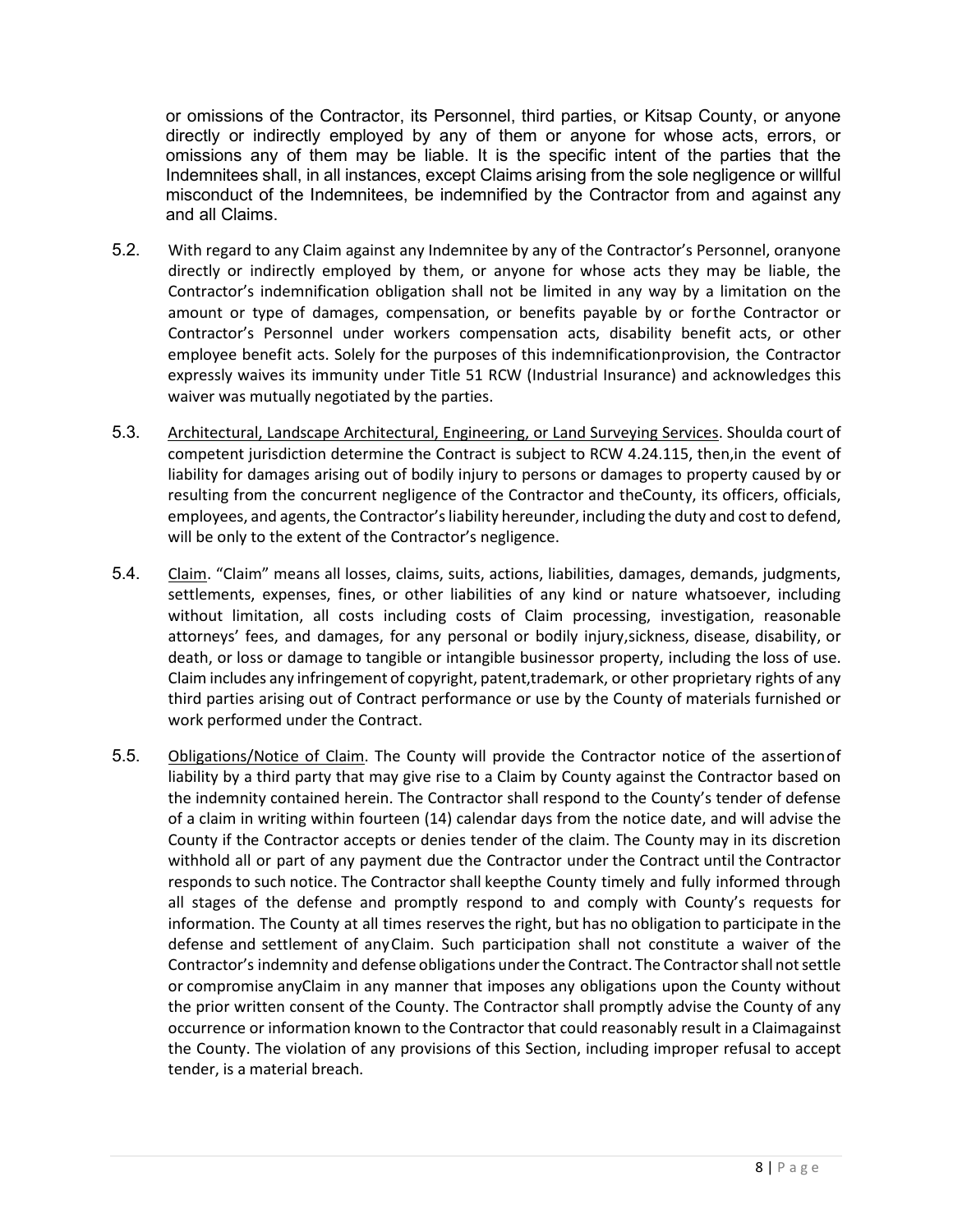# **SECTION 6. INSURANCE**

- 6.1. Minimum Insurance Required. The Contractor and its subcontractors, if any, shall procureand maintain, until all of the Contract obligations have been fully discharged, including anywarranty period, all insurance required in this Section with an insurance company duly licensed in Washington State with an A.M. Best Company ratings of not less than A-VIII and a category rating of not less than "8", with policies and forms satisfactory to the County. Use of alternative insurers requires prior written approval from the County. Coverage limits shall be at minimum the limits identified in this Section, or the limits available under the policies maintained by the Contractor without regard to the Contract, whichever is greater.
- 6.2. Professional Liability. Not less than \$1,000,000 per claim and \$2,000,000 annual aggregate. Coverage will apply to liability for professional error, act or omission arising outof or in connection with the Contractor's Services under the Contract. The coverage shallnot exclude bodily injury, property damage or hazards related to the work rendered as partof the Contract or within the scope of the Contractor's services under the Contract, including testing, monitoring, measuring operations or laboratory analysis where such Services are rendered under the Contract.

6.3. Commercial General Liability ("CGL"). Not less than \$1,000,000 per occurrence and \$2,000,000 annual aggregate. Coverage shall include personal injury, bodily injury, and property damage for premise-operations liability, products/completed operations, personal/advertising injury, contractual liability, independent contractor liability, and stop gap/employer's liability. Coverage shall not exclude or contain sub-limits less than the minimum limits required herein, without the prior written approval of the County. The certificate of insurance for the CGL policy shall expressly cover the indemnification obligations required by the Contract.

6.4. Automobile Liability.

 $\Box$  Contractor shall maintain personal automobile insurance on all vehicles used for Contract purposes as required by law.

 $\Box$  Not less than \$100,000 per occurrence and \$300,000 annual aggregate. If a personal automobile liability policy is used to meet this requirement, it must include a business rider and cover each vehicle to be used in the performance of the Contract. If Contractor will use non-owned vehicles in performance of the Contact, the coverage shallinclude owned, hired, and non-owned automobiles.

 $\Box$  Not less than \$1,000,000 per occurrence and \$2,000,000 annual aggregate. Coverage shall include liability for any and all owned, hired, and non-owned vehicles. Coverage may be satisfied with an endorsement to the CGL policy.

6.5. Umbrella or Excess Liability. The Contactor may satisfy the minimum liability limits required for the CGL and Automobile Liability under an Umbrella or Excess Liability policy.There is no minimum per occurrence limit of liability under the Umbrella or Excess Liability; however, the annual aggregate limit shall not be less than the highest "Each Occurrence" limit for either CGL or Automobile Liability. The Contractor agrees to an endorsement naming the County as an additional insured as provided in this Section, unless the Umbrella or Excess Liability provides coverage on a "Follow-Form" basis.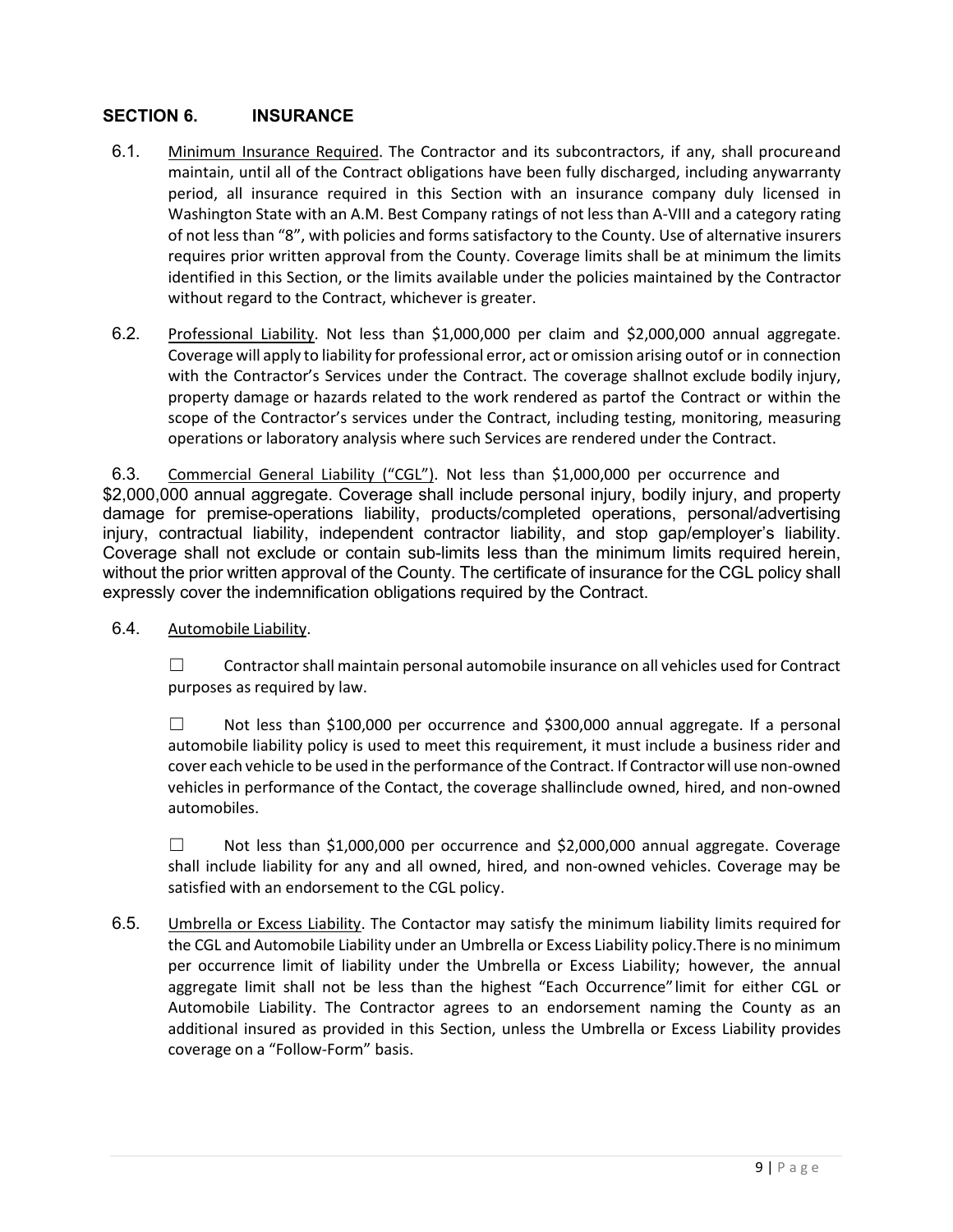- 6.6. Workers' Compensation and Employer Liability. If applicable, the Contractor shall maintainworkers' compensation insurance as required under the Title 51 RCW (Industrial Insurance), for all Contractor's Personnel eligible for such coverage. If the Contract is forover \$50,000, then the Contractor shall also maintain employer liability coverage with a limit of not lessthan \$1,000,000.
- 6.7. Primary, Non-Contributory Insurance/Subcontractors. The Contractor's and its subcontractors' insurance policies and additional named insured endorsements will provide primary insurance coverage and be non-contributory. Any insurance or self- insurance programs maintained or participated in by the County will be excess and not contributory to such insurance policies. All Contractor's and its subcontractors' liability insurance policies must be endorsed to show as primary coverage. The Contractor shall include all subcontractors as insureds under its policies or shall furnish separate certificates and endorsements for each subcontractor. All subcontractors shall comply withall insurance and indemnification requirements herein.
- 6.8. Review of Policy Provisions. Upon request, the Contractor shall provide a full and complete copy of all requested insurance policies to the County. The County reserves theright without limitation, but has no obligation to revise any insurance requirement, or to reject any insurance policiesthat fail to meet the requirements of the Contract. The Countyalso has the right, but no obligation to review and reject any proposed insurer providing coverage based upon the insurer's financial condition or licensing status in Washington. The County has the right to request and review the self-insurance retention limits and deductibles, and the Contractor's most recent annual financial reports and audited financial statements, as conditions of approval. Failure to demand evidence of fullcompliance with the insurance requirements or failure to identify any insurance deficiency shall not relieve the Contractor from, nor be construed or deemed a waiver, of its obligationto maintain all the required insurance at all times as required herein.
- 6.9. Waiver of Subrogation. In consideration of the Contract award, the Contractor agrees to waive all rights of subrogation against the County, its elected and appointed officials, officers, employees, and agents. This waiver does not apply to any policy that includes acondition that expressly prohibits waiver of subrogation by the insured or that voids coverage should the Contractor enter into a waiver of subrogation on a pre-loss basis.
- 6.10. Additional Insured, Endorsement and Certificate of Insurance. All required insurance coverage, other than the workers' compensation and professional liability, shall name theCounty, it's elected and appointed officials, officers, employees, and agents, as additionalinsureds and be properly endorsed for the full available limits of coverage maintained by Contractor and its subcontractors. Endorsement is not required if the Contractor is a self-insured government entity, or insured through a government risk pool authorized by Washington State.

The Certificate of Insurance and endorsement shall identify the Contract number and shall require not less than thirty (30) days' prior notice of termination, cancellation, nonrenewal or reduction in coverage. At the time of execution, the Contractor shall provide the Certificate of Insurance, endorsement, and all insurance notices to: Risk Management Division, Kitsap County Department of Administrative Services, 614 Division Street, MS-7, Port Orchard, Washington 98366.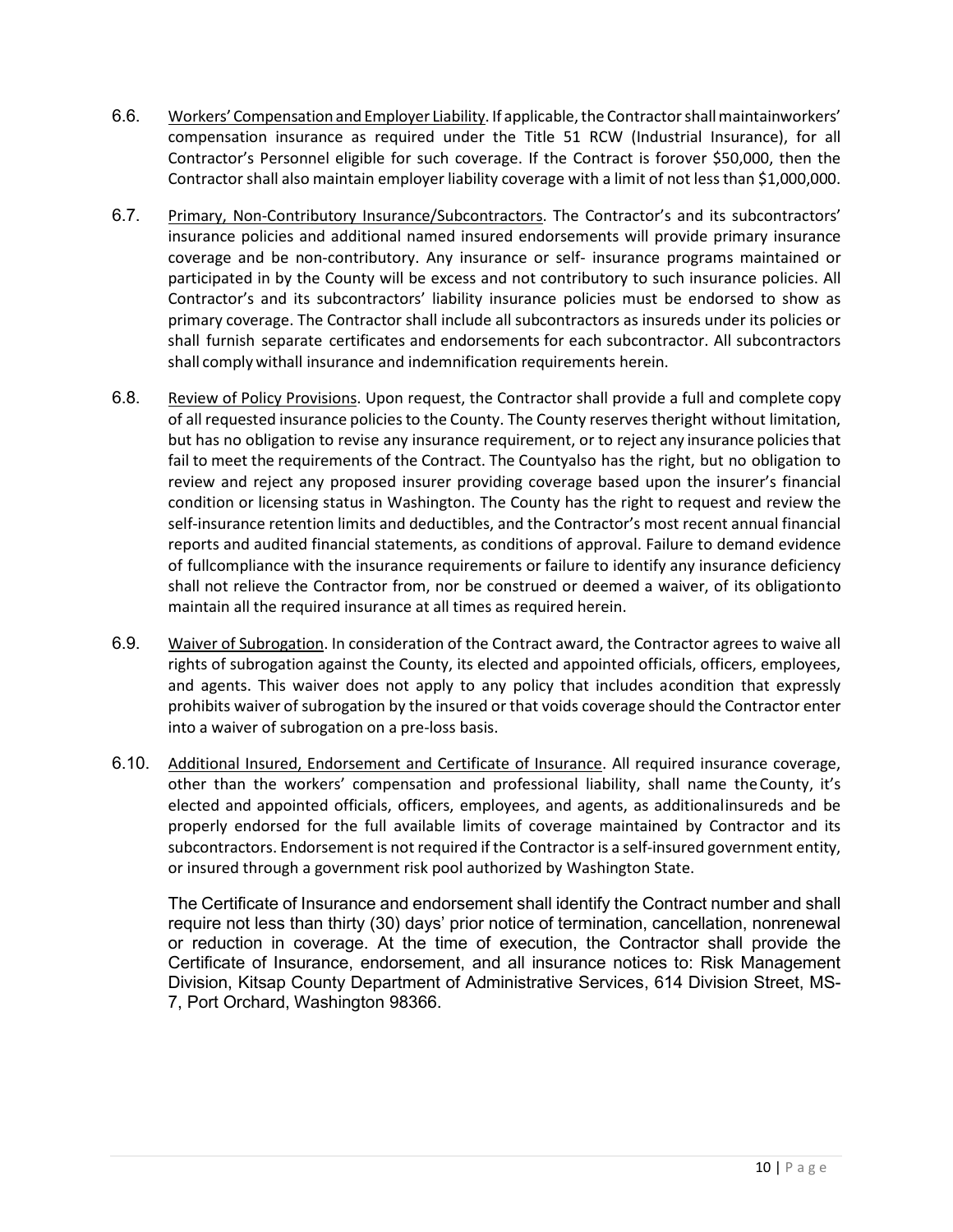- 6.11. General. The coverage limits identified herein are minimum requirements only and will notin any manner limit or qualify the liabilities or obligations of the Contractor under the Contract. All insurance policy deductibles and self-insured retentions for policies maintained under the Contract shall be paid by the Contractor. Any failure to comply withreporting provisions of the policies shall not affect coverage provided to the County, its elected and appointed officials, officers, employees, or agents. The Contractor's insuranceshall apply separately to each insured against whom a claim is made or suit is brought, subject to the limits of the insurer's liability.
- 6.12. Claims-Made. If the Contractor's liability coverage is written as a claims-made policy, the Contractor shall purchase an extended-reporting period or "tail" coverage for a minimum of three (3) years following completion of the performance or attempted performance of the provisions of this Contract.

# **SECTION 7. NOTICE AND CONTRACT REPRESENTATIVES**

7.1. Any notices, demands and other communications required by the Contract will be effectiveif personally served upon the other party or if mailed by registered or certified mail, postage prepaid, return receipt requested, to the other party's Contract Representative at the address below. Notice may also be given by facsimile with the original to follow by regular mail. Notice will be deemed to be given three (3) days following the date of mailing, or immediately if personally served. For service by facsimile, service will be effective at the beginning of the next working day. Each party will designate a "Contract Representative", which may be changed by providing fifteen (15) days prior notice to the other party.

#### County's Contract Representative

| Name:    | [County Rep Name]  |
|----------|--------------------|
| Title:   | [County Rep Title] |
| Address: | [County Rep Addr]  |
| Phone:   | [County Rep Phone] |
| Email:   | [County Rep Email] |

#### Contractor's Contract Representative

| Name:    | [Contractor Rep Name]  |
|----------|------------------------|
| Title:   | [Contractor Rep Title] |
| Address: | [Contractor Rep Addr]  |
| Phone:   | [Contractor Rep Phone] |
| Email:   | [Contractor Rep Email] |

#### **SECTION 8. AMENDMENTS, SUBCONTRACTS, INDEPENDENT CONTRACTOR**

- 8.1. Amendment. No amendment or modification to the Contract will be effective without the prior written consent of the authorized representatives of the parties.
- 8.2. Successors and Assigns. To the extent permitted by law, the Contract is binding on the parties' respective partners, successors, assigns, executors, and legal representatives.
- 8.3. Assignments. Except with the prior written consent of the other party, each party shall notassign or transfer, including by merger (whether that party is the surviving or disappearing entity), consolidation, dissolution, or operation of law any right, duty, obligation, or remedyunder the Contract. Any purported assignment or transfer in violation of this section shallbe void.
- 8.4. Subcontracts. The Contractor shall provide the County a list of all subcontractors and the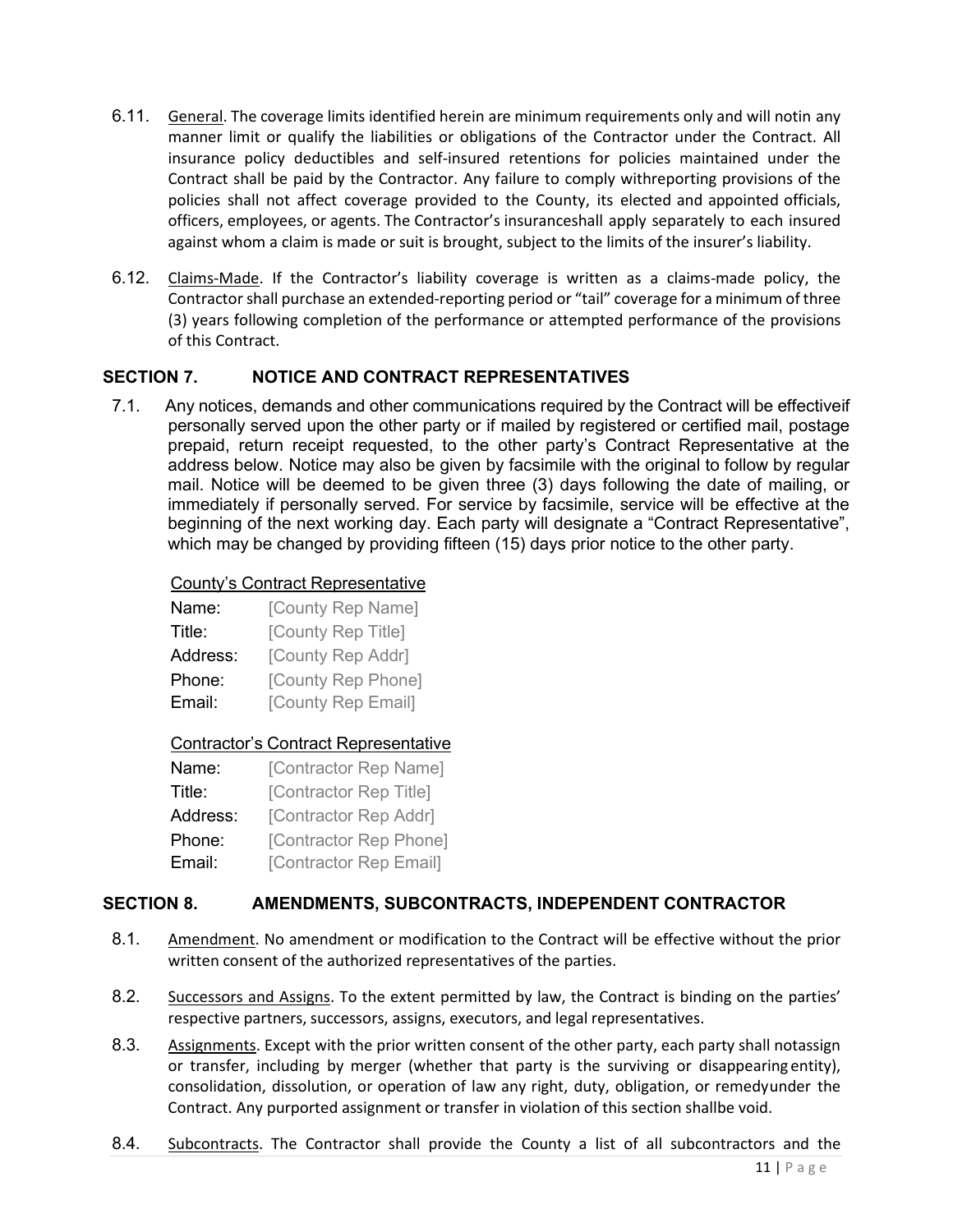subcontractors' proposed responsibilities. "Subcontract" means any contract, express or implied, between the Contractor and another party or between a subcontractor and another party delegating or assigning, in whole or in part, the making or furnishing of anymaterial or service for the performance of the Contract. All subcontracts shall incorporateby reference the terms and conditions of this Contract. The Contractor is solely responsible for the performance and payment of its subcontractors.

8.5. Independent Contractor. Each party under the Contract shall be for all purposes an independent contractor. Nothing contained herein will be deemed to create an association, a partnership, a joint venture, or a relationship of principal and agent, or employer and employee between the parties. The Contractor shall have complete responsibility and control over its Personnel. Neither the Contractor nor its Personnel shall be, or be deemedto be, or act or purport to act, as an employee, agent or representative of the County. TheContractor and its Personnel shall have no County employee-type benefits of any kind whatsoever, including without limitation, insurance, pension plan, vacation pay or sick pay,or other right or privilege afforded to County employees. The Contractor and its Personnelshall be responsible for payment of all insurance, taxes, and benefits.

# **SECTION 9. OWNERSHIP, CONFIDENTIAL INFORMATION AND BREACH**

- 9.1. Ownership. Any and all data, reports, analyses, documents, photographs, pamphlets, plans, specifications, surveys, films, or any other materials created, prepared, produced, constructed, assembled, made performed, or otherwise produced by the Contractor or itsPersonnel for delivery to the County under this Contract shall be the sole and absolute property of the County. All such property shall constitute "work made for hire" as defined by the U.S. Copyright Act of 1976, 17 U.S.C § 101, and the ownership of the copyright and any other intellectual property rights in such property shall vest in the County at the time of its creation. Ownership of the intellectual property includes the right to copyright, patent, and register, and the ability to transfer these rights. Material the Contractor uses to perform this Contract that is not created, prepared, constructed, assembled, made, performed, or otherwise produced for or paid for by the County is owned by the Contractorand is not "work made for hire" within the terms of the Contract.
- 9.2. Confidential Information/Breach. The Contractor shall ensure that all personal identifying information, financial information, and other information submitted or made available to the Contractor by, or on behalf of, the County, or acquired or developed by the Contractorin the performance of the Contract (unless publicly available) is kept confidential, secured,and protected to prevent unauthorized access. Such information will be utilized by the Contractor solely as necessary for the performance of Services under the Contract and not made available to any other person without the County's prior written consent. In the event of unauthorized access or other security breach, the Contractor shall immediately notify the Contract Representative and shall at its sole expense comply with all requirements of RCW 19.255.010, in effect at any given time. Upon expiration or termination of the Contract, all confidential information shall be returned to the County or destroyed at the County's discretion.

#### **SECTION 10. REPRESENTATIONS AND RECORDS**

- 10.1. No Fee. The Contractor certifies it has not received, nor paid or agreed to pay, another person or entity, other than a bona fide employee working exclusively for the Contractor, any fee, commission, percentage, gift, or any other consideration contingent upon or resulting from the award or making of the Contract.
- 10.2. Licenses, Permits and Taxes. The Contractor shall, at its own expense, have and maintainall licenses, registrations, permits, and approvals necessary for the performance of the Contract, including without limitation, registration with the Washington State Department of Revenue. The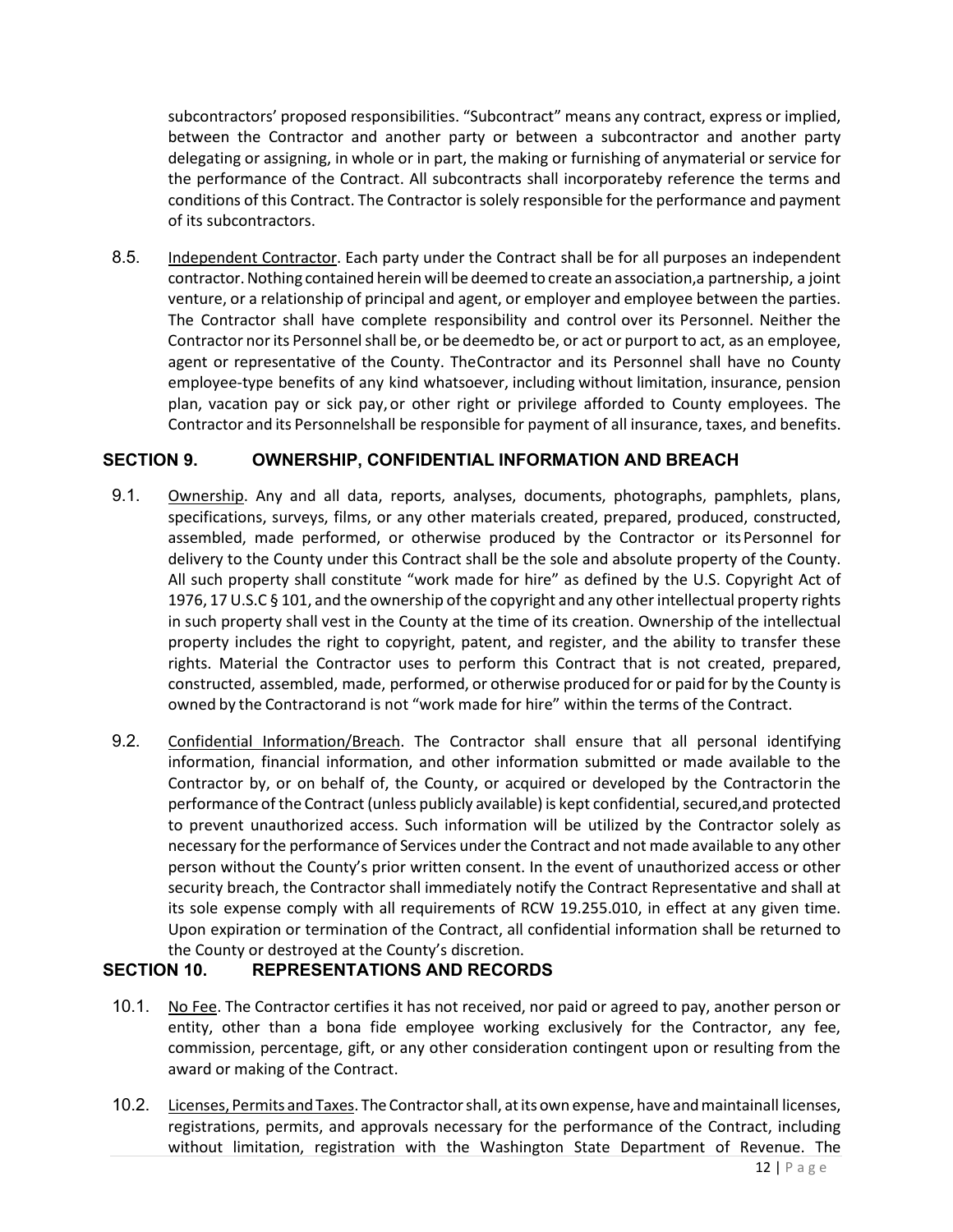Contractor shall pay all fees (including licensing fees) and applicable federal, state, and local taxes.

- 10.3. Compliance. The Contractor and its Personnel, and the Services provided by the Contractor and its Personnel, shall comply with all applicable laws, codes, and standardsin effect at any given time regardless as to whether such laws are referred to by the County. If required for the Services provided, the Contractor and its Personnel shall submitto a background check as directed by the County.
- 10.4. Nondiscrimination. The Contractor and its Personnel shall not discriminate against any person on the basis of race, color, creed, religion, national origin, age, sex, marital status,sexual orientation, veteran status, disability, or other circumstance prohibited by federal, state, or local law, and shall comply with Title VI of the Civil Rights Act of 1964, P.L. 88-354and Americans with Disabilities Act of 1990 in the performance of the Contract.
- 10.5. Public Records. The Contractor acknowledges the Contract and all public records associated with the Contract shall be available to the County for inspection and copying by the public where required by the Public Records Act, Chapter 42.56 RCW ("Act"). To the extent that public records in the custody of the Contractor are needed for the County to respond to a request under the Act, as determined by the County, the Contractor shallmake them promptly available to the County at no cost to the County. If the Contractor considers any portion of any record provided to the County under the Contract, whether electronic or hard copy, to be protected from disclosure under the law, the Contractor shallclearly identify all specific information it claims to be confidential or proprietary. If the County receives a request under the Act to inspect or copy the information that has beenidentified by the Contractor as protected from disclosure and the County determines that release of the information is required by the Act or otherwise appropriate, the County's sole obligation will be to make a reasonable effort to notify the Contractor of the request and the date that such protected information will be released to the requester unless the Contractor obtains a court order to enjoin disclosure pursuant to RCW 42.56.540. If the Contractor fails to timely obtain a court order enjoining disclosure, the County will releasethe requested information on the date specified. The County has, and by this Section assumes, no obligation on behalf of the Contractor to claim any exemption from disclosureunder the Act. The County will not be liable to the Contractor for releasing records in compliance with the Act, this Section or court order.
- 10.6. Advertising, Logo. The Contractor shall not use, advertise, or promote for commercial benefit information concerning the Contract or use any trade name, trademark, or logo ofthe County, without the County's prior written consent.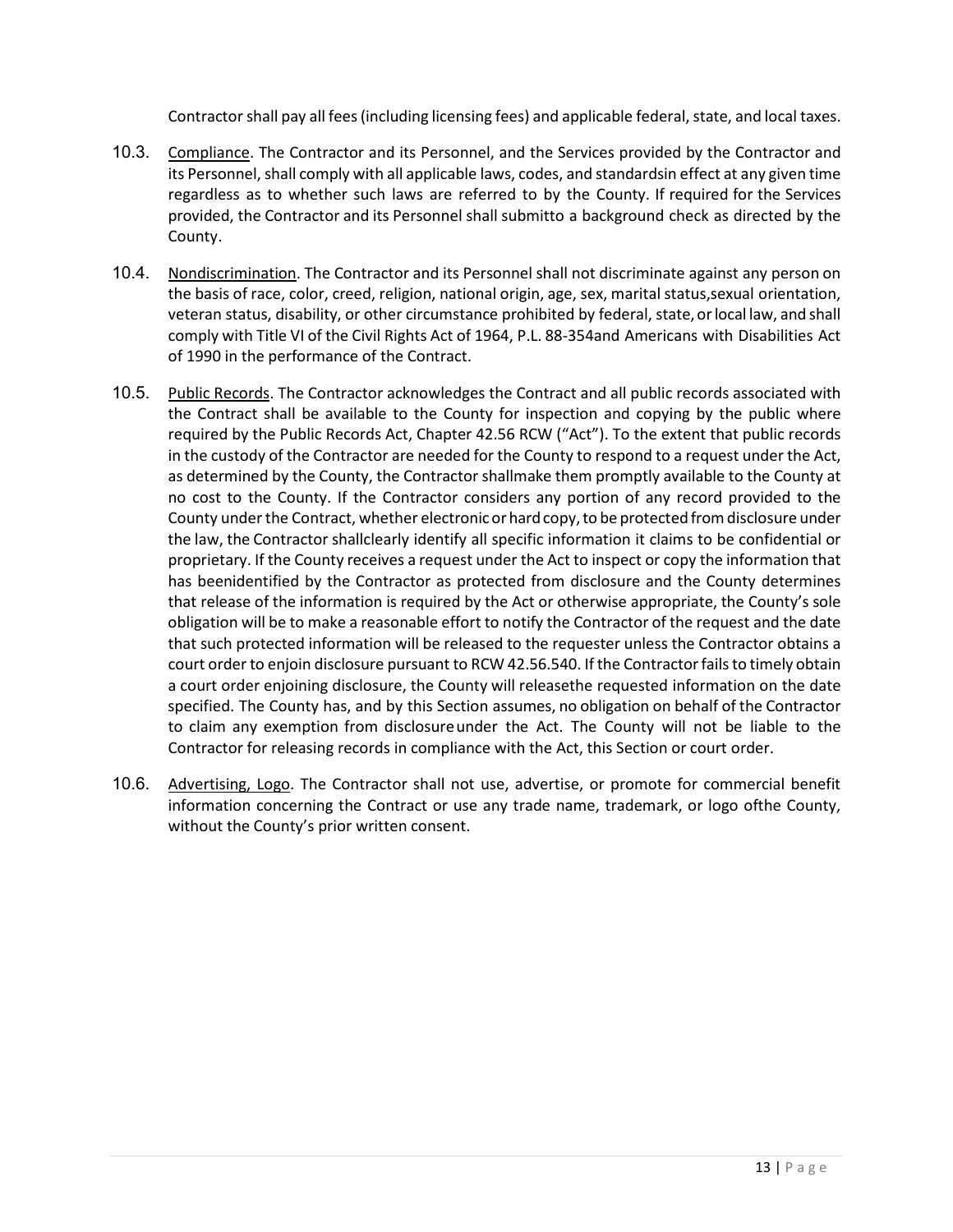10.7. Audit and Record Retention. The Contractor and its Personnel shall retain all books, documents, and records relating to performance of the Contract and Services provided inconnection with this Contract for six (6) years after completion of the Contract or longer ifrequested by the County. All records shall be subject to inspection and audit by the County. Upon request, the Contractor shall promptly make available to the County a legible copy of all books, documents, and records at no cost to the County.

# **SECTION 11. RIGHTS AND REMEDIES**

- 11.1. Failure to Perform. If County determines the Contractor has failed to perform any material obligation of the Contract, and such failure has not been cured within ten (10) days' following notice from the County, the County may without penalty, in its discretion, withholdall monies due the Contractor until such failure is cured to the reasonable satisfaction of the County.
- 11.2. Right of Assurance. If the County in good faith has reason to believe the Contractor doesnot intend, or is unable to perform, or continue performing under the Contract, the Countymay demand in writing that the Contractor give a written assurance of intent to perform. Should the Contractor fail to provide adequate assurance to the reasonable satisfaction of the County, by the date specified the demand, the County may terminate all or part of the Contract and pursue all other rights and remedies available at law and in equity.
- 11.3. Responsibility for Errors. All Services shall be completed to the reasonable satisfaction ofthe County and as required herein. Upon request, the Contractor shall provide any clarifications and/or explanations regarding any Services provided as required by the County, at no additional cost to the County. In the event of an error or omission under theContract, the Contractor shall, at no cost to the County, provide all necessary design drawings, estimates, and all other professional services the County deems necessary to rectify and correct the matter to the satisfaction of the County. The Contractor shall continue to be responsible for the accuracy of Services, even after the Work is accepted by the County and the termination or expiration of the Contract.
- 11.4. Remedies. All County rights and remedies under the Contract are in addition to, and shallin no way limit, any other rights and remedies that may be available to the County at law and in equity.
- 11.5. Right of Off-Set; Reimbursement. The County will be entitled to offset against any sums due the Contractor and to reimbursement from the Contractor for any damages, expenses, or costs incurred by the County due to the Contractor's nonconforming performance or failure to perform the Services under the Contract.
- 11.6. Waiver. Either party's failure to insist upon the strict performance of any provision of the Contract, or to exercise any right based upon a breach thereof or the acceptance of any performance during such breach, will not constitute a waiver of any right or remedy underthe Contract unless expressly so agreed in writing by an authorized representative.
- 11.7. Breach. In the event of a material breach by the Contractor, the County may procure, on terms and in the manner that it deems appropriate, Services to replace those under the Contract. The Contractor shall be liable to the County for any and all costs, expenses, penalties, and fees incurred by the County in procuring such Services in substitution for those due from the Contractor under the Contract.

#### **SECTION 12. GOVERNING LAW, DISPUTES**

12.1. Governing Law; Venue. The Contract will be governed in all respects by the laws of the State of Washington, both as to interpretation and performance, without regard to conflictsof law or choice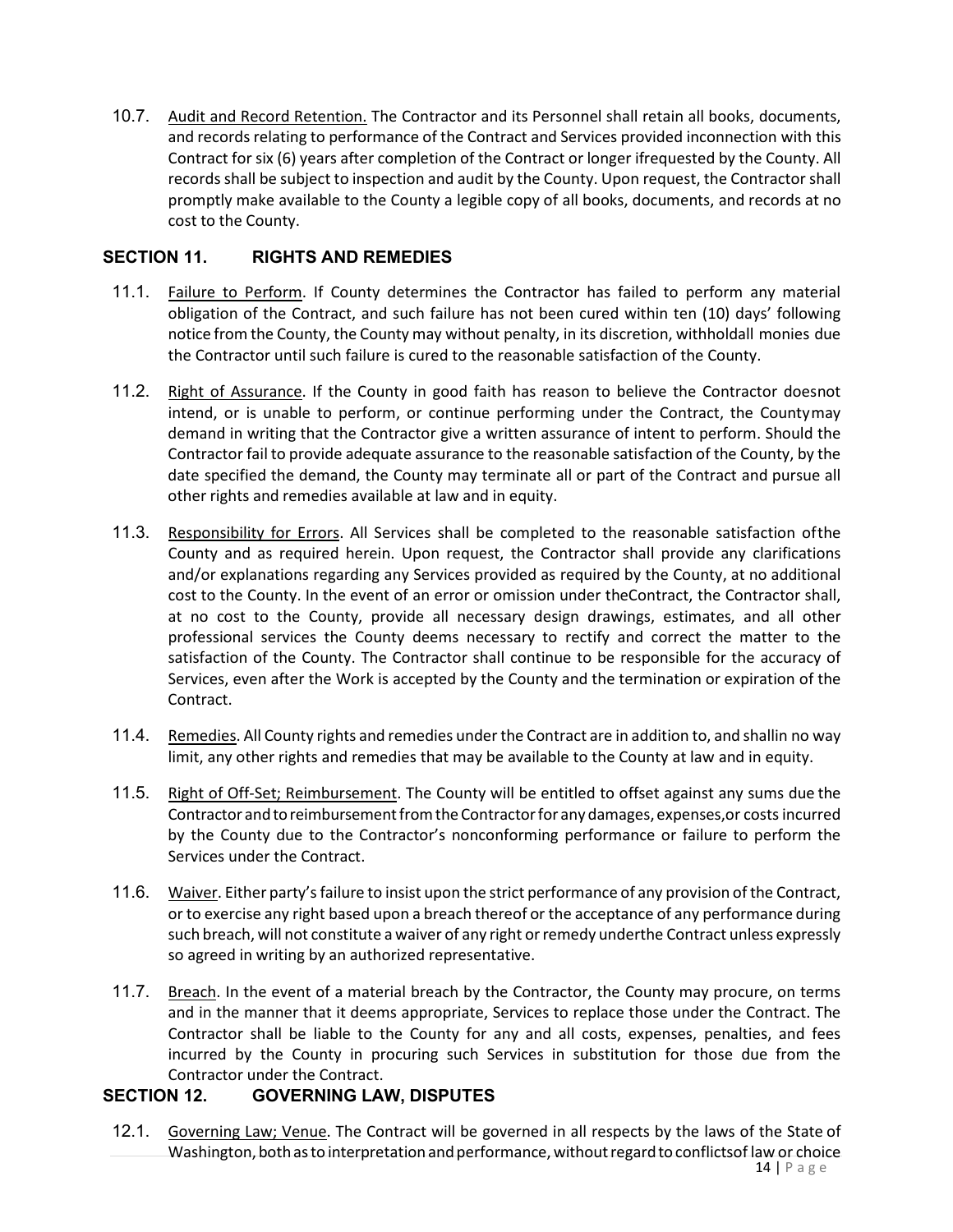of law provisions. Any action arising out of or in connection with the Contract may be instituted and maintained only in a court of competent jurisdiction in Kitsap County, Washington or as provided by RCW 36.01.050.

12.2. Disputes. Conflicts and disagreements between the parties related to the Contract will bepromptly brought to the attention of the County. Any dispute relating to the quality or acceptability of performance or compensation due the Contractor will be decided by the County's Contract Representative. All decisions of the County's contract Representative are considered final; however, nothing herein prohibits either party from seeking judicial relief.

#### **SECTION 13. PREVAILING WAGE**

[Prevailing Wage]

#### **SECTION 14. GENERAL PROVISIONS**

- 14.1. Implied Contract Terms. Each provision of law and any terms required by law to be in theContract are made a part of the Contract as if fully stated in it.
- 14.2. Headings/Captions. Headings and captains used are for convenience only and are not a part ofthe Contract and do not in any way limit or amplify the terms and provisions hereof.
- 14.3. No Party the Drafter. The Contract is the product of negotiation between the parties, andno party is deemed the drafter of the Contract.
- 14.4. No Third-Party Beneficiary. No provision of the Contract is intended to, nor will it be construed to, create any third-party beneficiary, or provide any rights or benefits to any person or entity other than the County and the Contractor.
- 14.5. Severability. If a court of competent jurisdiction holds any provision of the Contract to be illegal, invalid, or unenforceable, in whole or in part, the validity of the remaining provisionswill not be affected, and the parties' rights and obligations will be construed and enforcedas if the Contract did not contain the particular provision held to be invalid. If any provisionof the Contract conflicts with any statutory provision of the State of Washington, the provision will be deemed inoperative to the extent of the conflict or modified to conform tostatutory requirements.
- 14.6. Counterparts. The Contract may be executed in several counterparts, each of which will be deemed an original, but all of which together will constitute one and the same agreement.
- 14.7. Non-Exclusive Contract. The County may at its discretion enter into multiple agreements to obtain the same or similar services that are the subject of this Contract or may have itsown employees perform the same or similar services contemplated by the Contract.